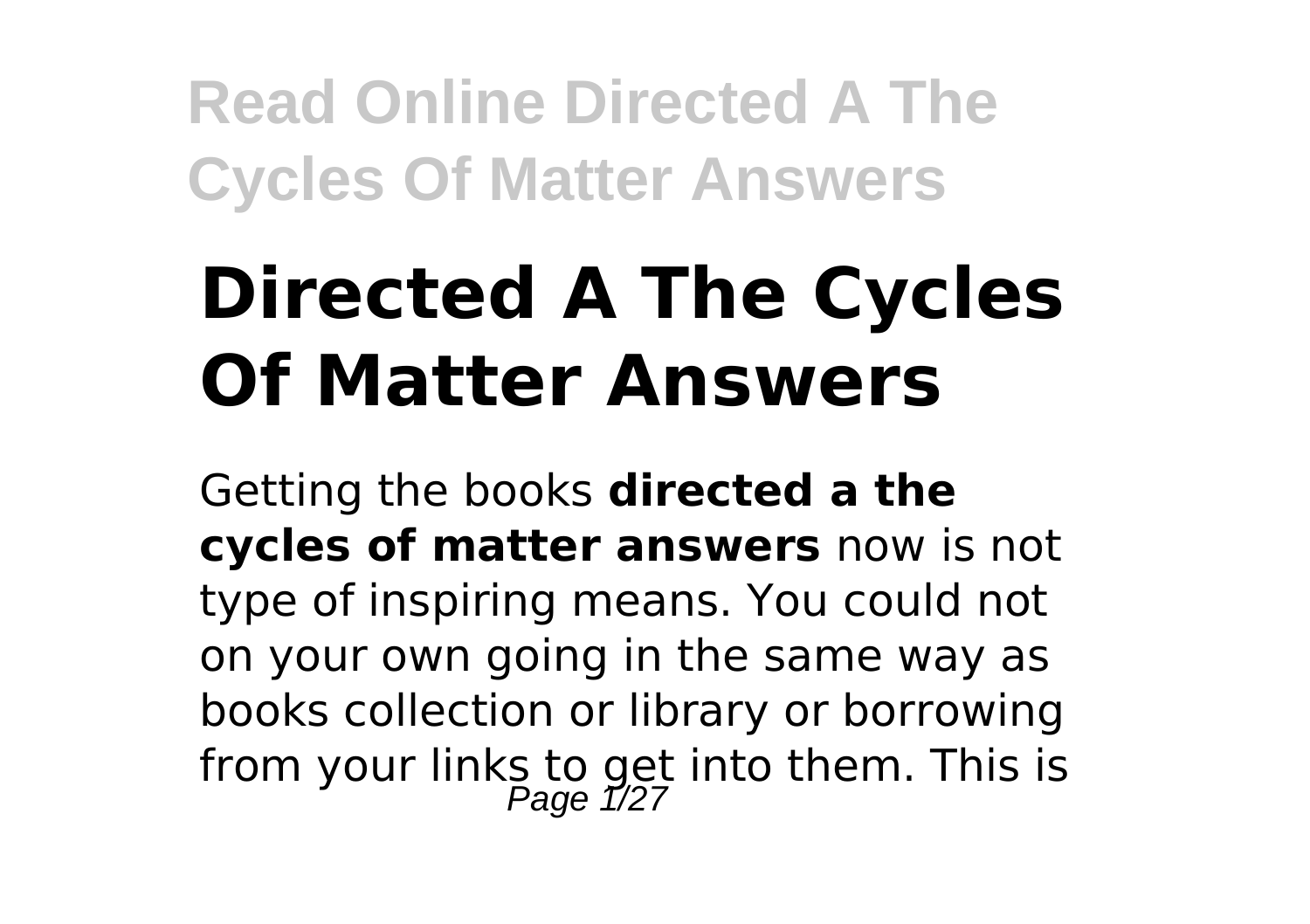an entirely simple means to specifically get guide by on-line. This online revelation directed a the cycles of matter answers can be one of the options to accompany you similar to having other time.

It will not waste your time. acknowledge me, the e-book will utterly melody you

Page 2/27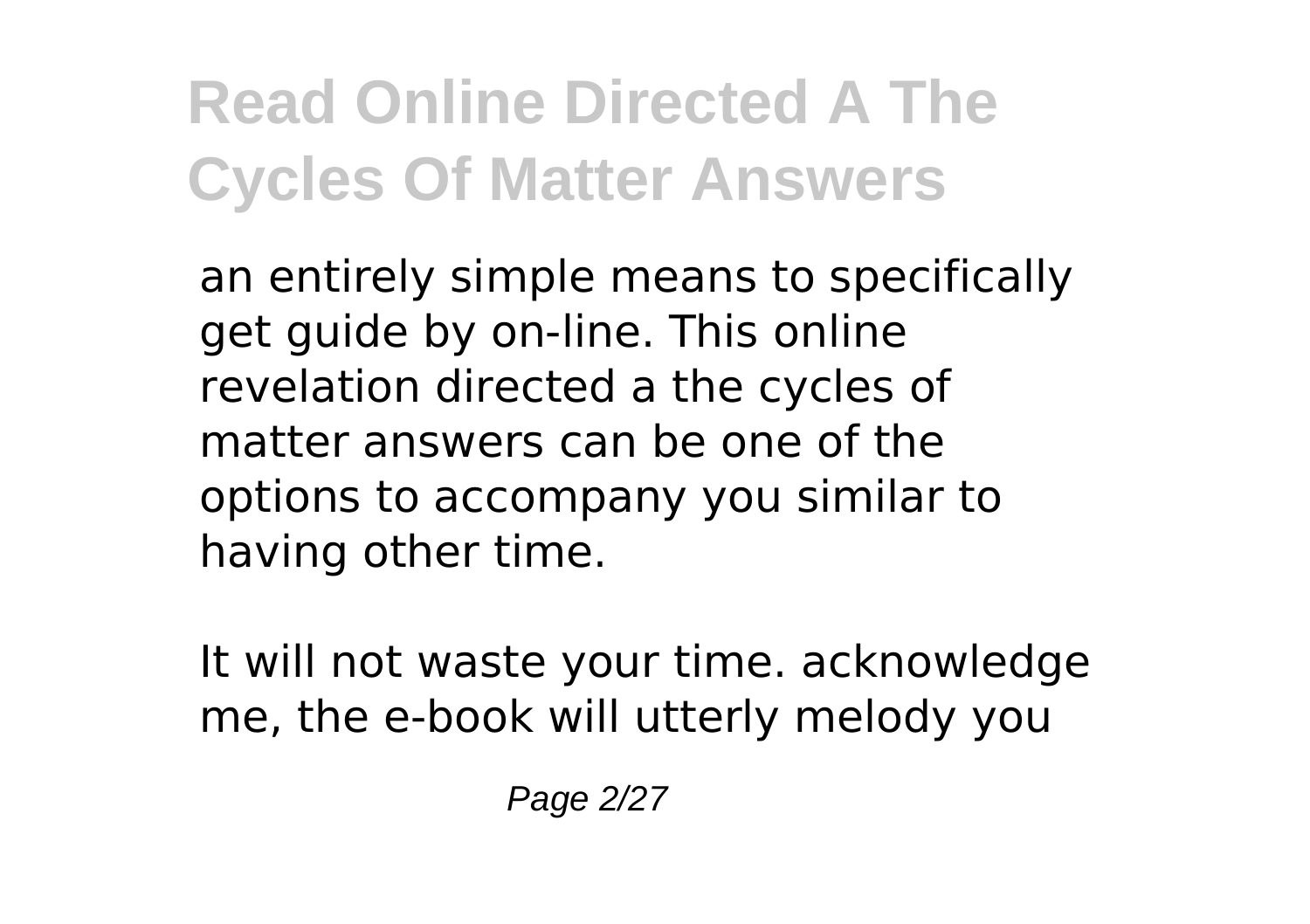supplementary issue to read. Just invest little become old to gain access to this on-line message **directed a the cycles of matter answers** as with ease as review them wherever you are now.

Project Gutenberg is a charity endeavor, sustained through volunteers and fundraisers, that aims to collect and

Page 3/27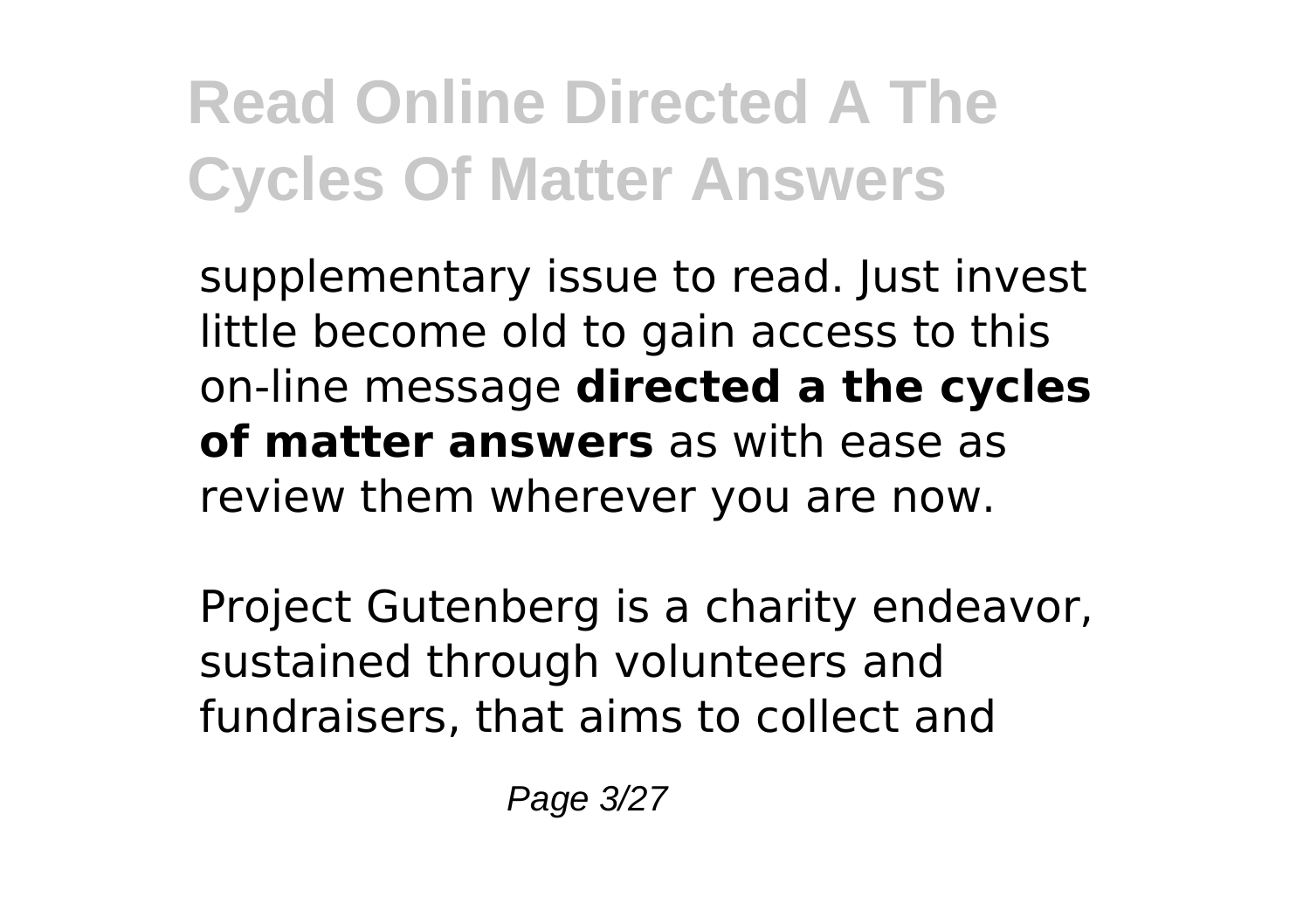provide as many high-quality ebooks as possible. Most of its library consists of public domain titles, but it has other stuff too if you're willing to look around.

#### **Directed A The Cycles Of**

A directed cycle graph is a directed version of a cycle graph, with all the edges being oriented in the same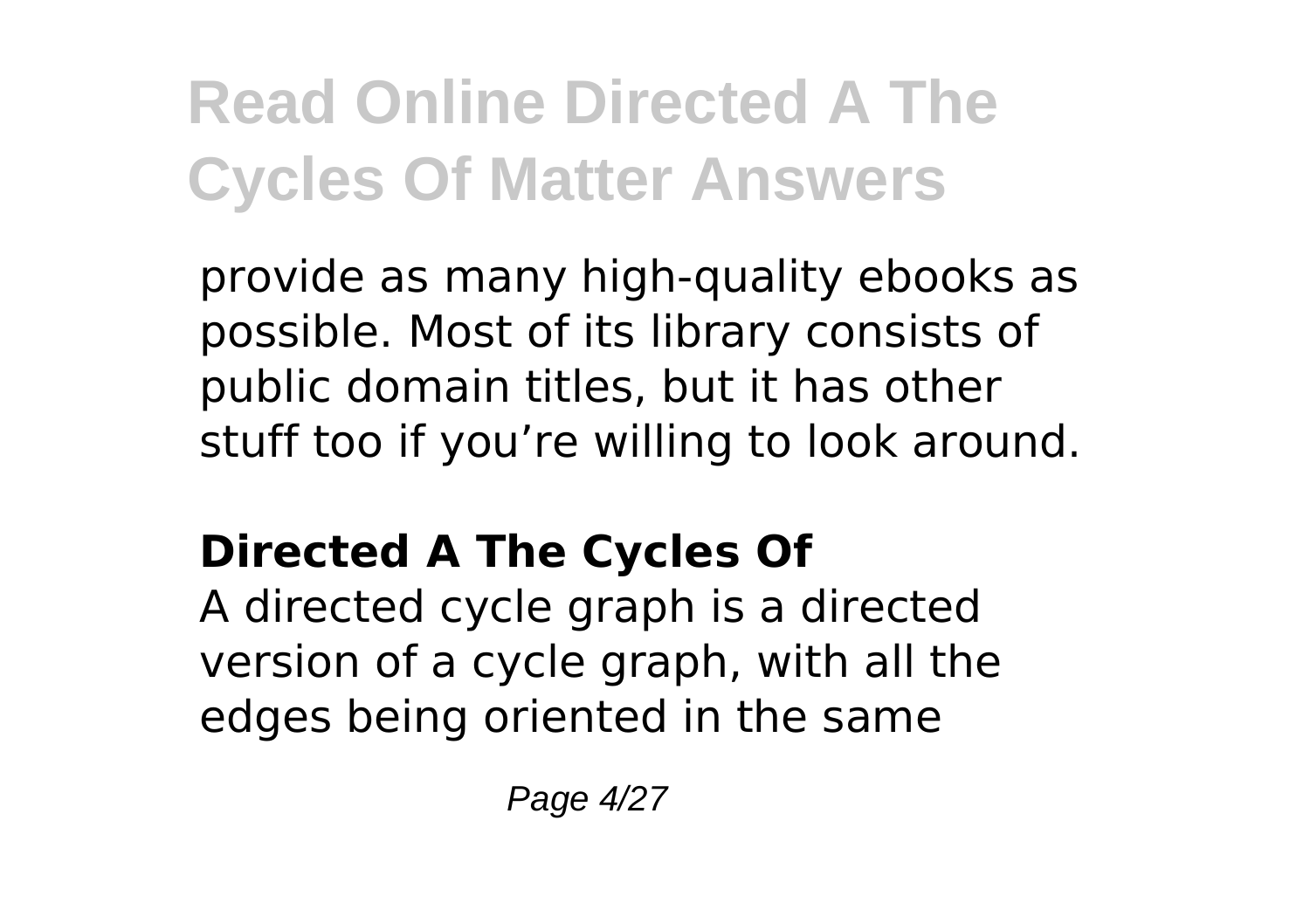direction. In a directed graph , a set of edges which contains at least one edge (or arc ) from each directed cycle is called a feedback arc set .

#### **Cycle graph - Wikipedia**

In graph theory, a cycle in a graph is a non-empty trail in which the only repeated vertices are the first and last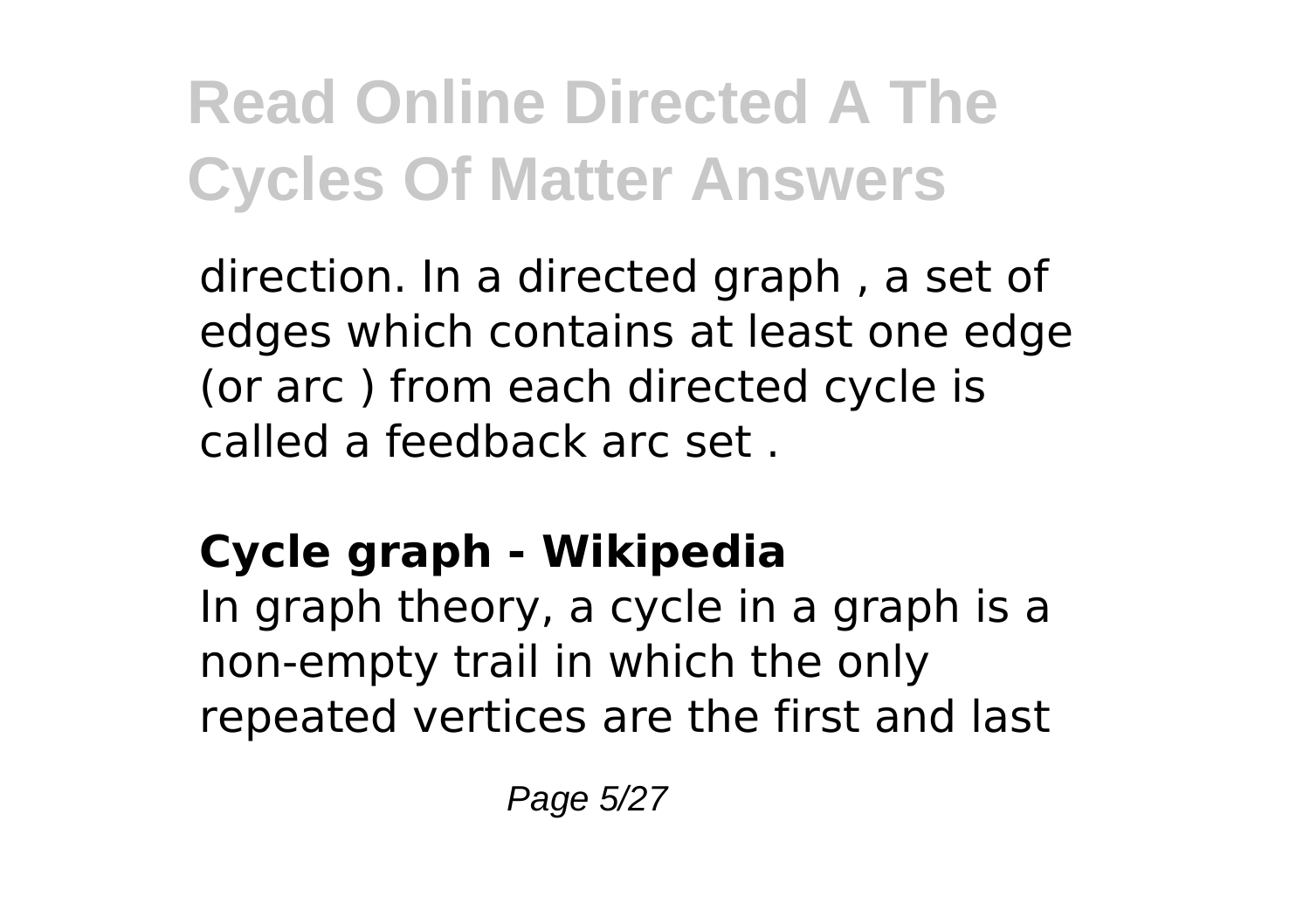vertices. A directed cycle in a directed graph is a non-empty directed trail in which the only repeated vertices are the first and last vertices. A graph without cycles is called an acyclic graph. A directed graph without directed cycles is called a directed acyclic graph. A connected graph without cycles is called a tree.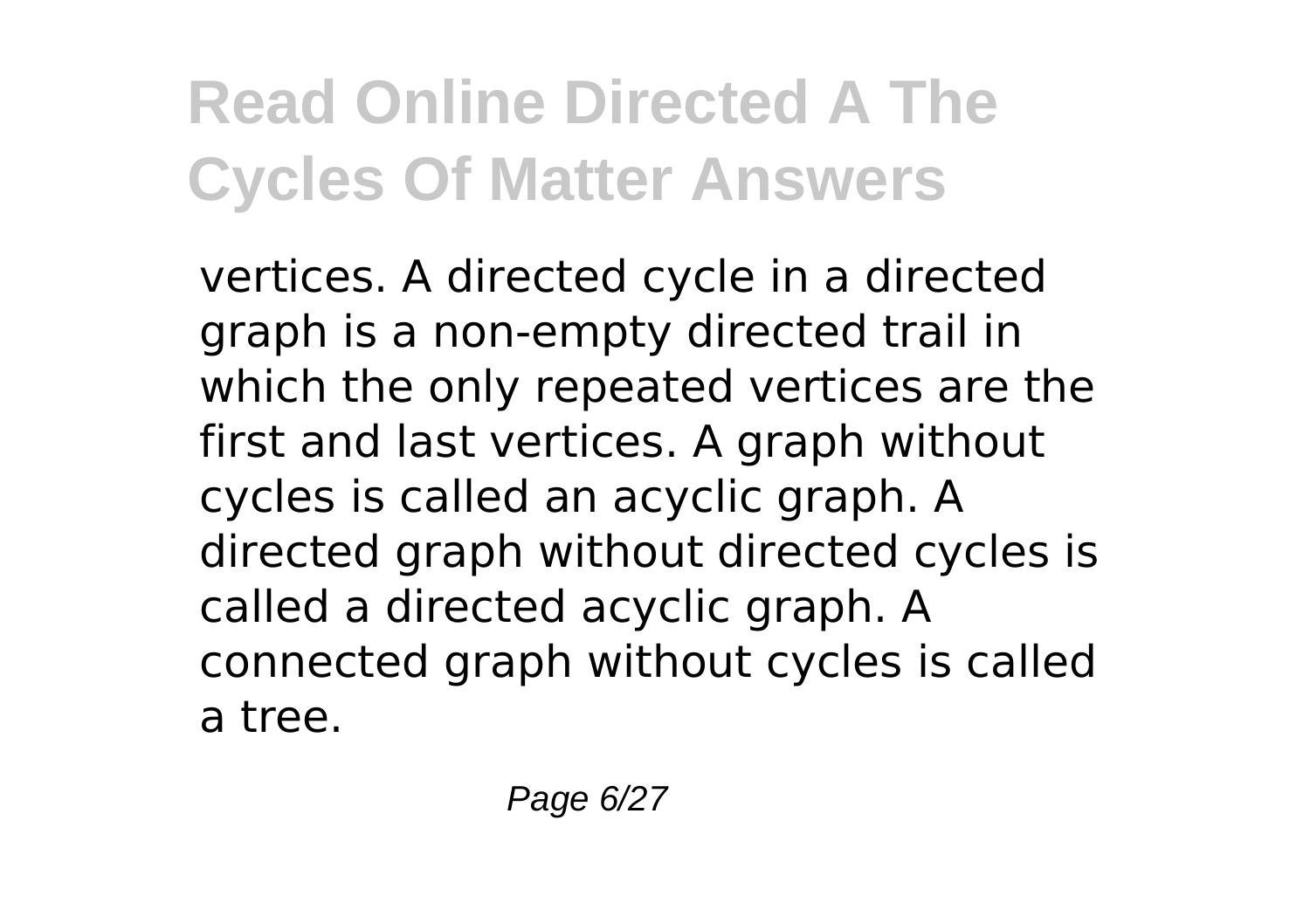#### **Cycle (graph theory) - Wikipedia** A directed graph is acyclic if it has no directed cycles. The moral graph of a directed graph G is an undirected graph obtained by connecting the parents of each node in G and removing the directionality.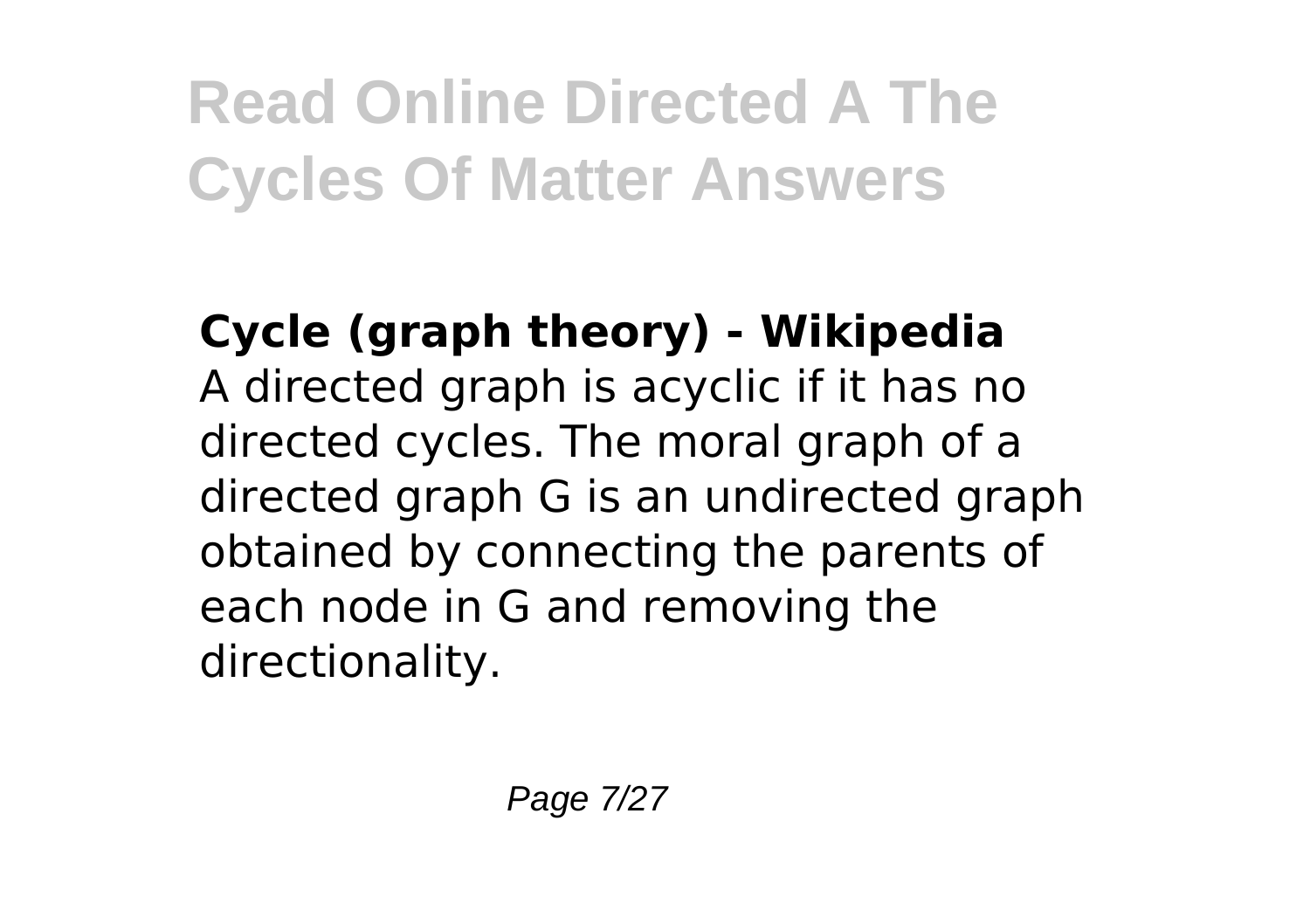#### **Directed Cycle - an overview | ScienceDirect Topics**

An elementary cycle in a directed graph is a sequence of vertices in the graph such that for, there exists an edge from to, as well as one from to, and that no vertex appears more than once in the sequence. Two elementary cycles are distinct if one is not a cyclic permutation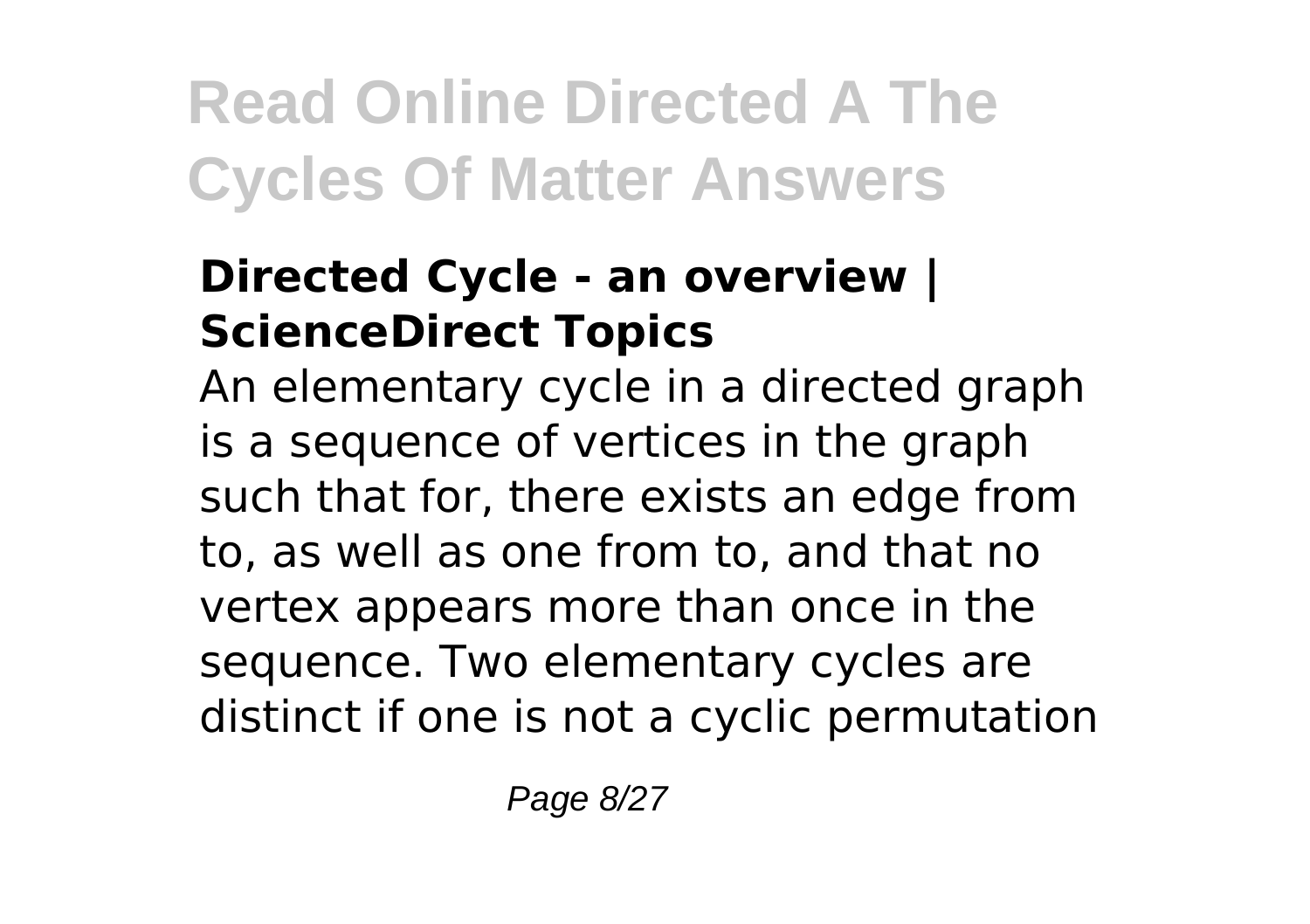of the other.

#### **Enumerating Cycles of a Directed Graph - Wolfram ...**

A directed cycle is a directed path (with at least one edge) whose first and last vertices are the same. A directed cycle is simple if it has no repeated vertices (other than the requisite repetition of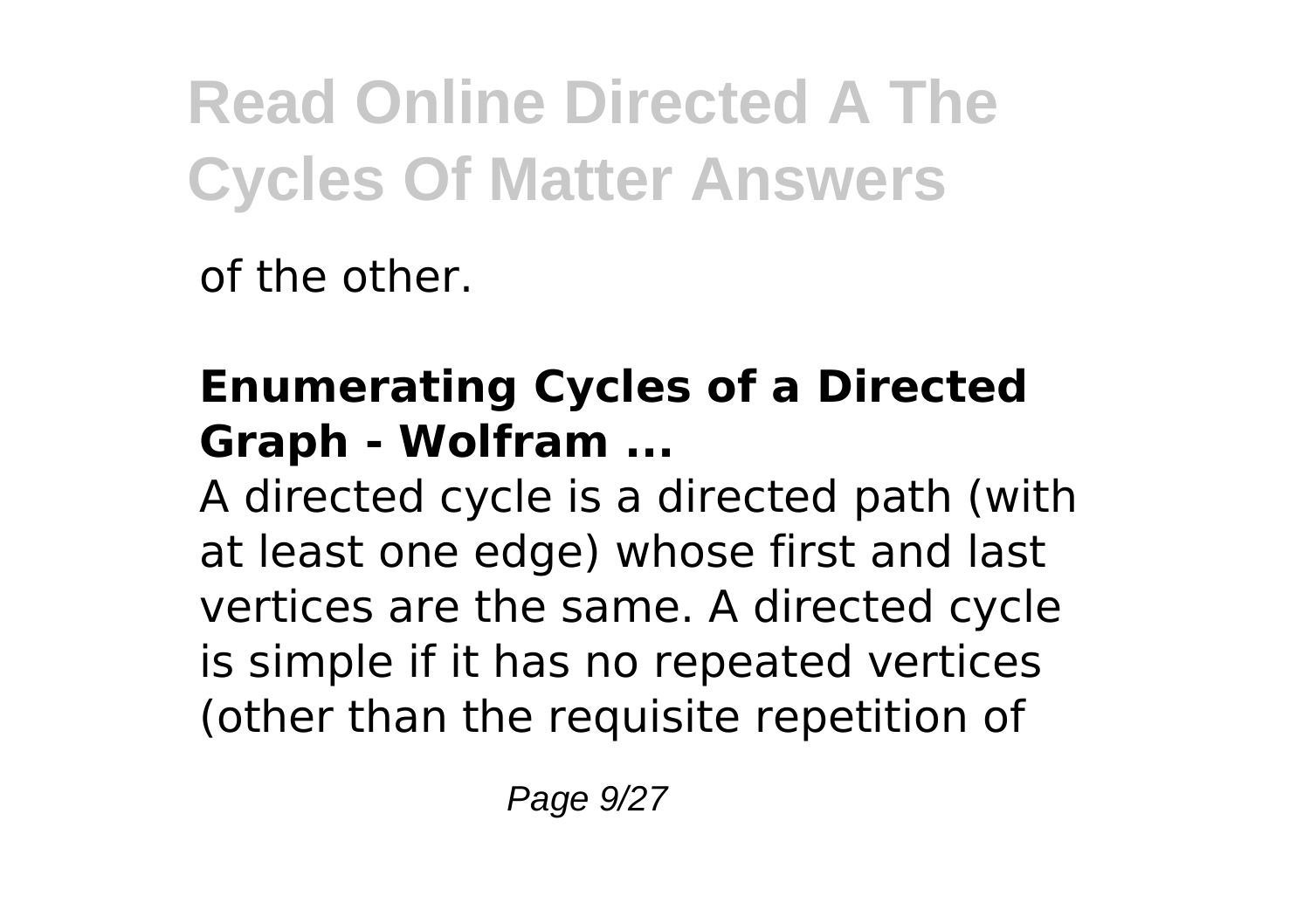the first and last vertices). The length of a path or a cycle is its number of edges.

#### **Directed Graphs - Princeton University**

A directed cycle in a directed graph (V, E) is a sequence of directed edges ( $v$  1, v 2),..., (v n, v 1) such that whenever v i is vertex in the sequence and  $1 \le i \le n$ ,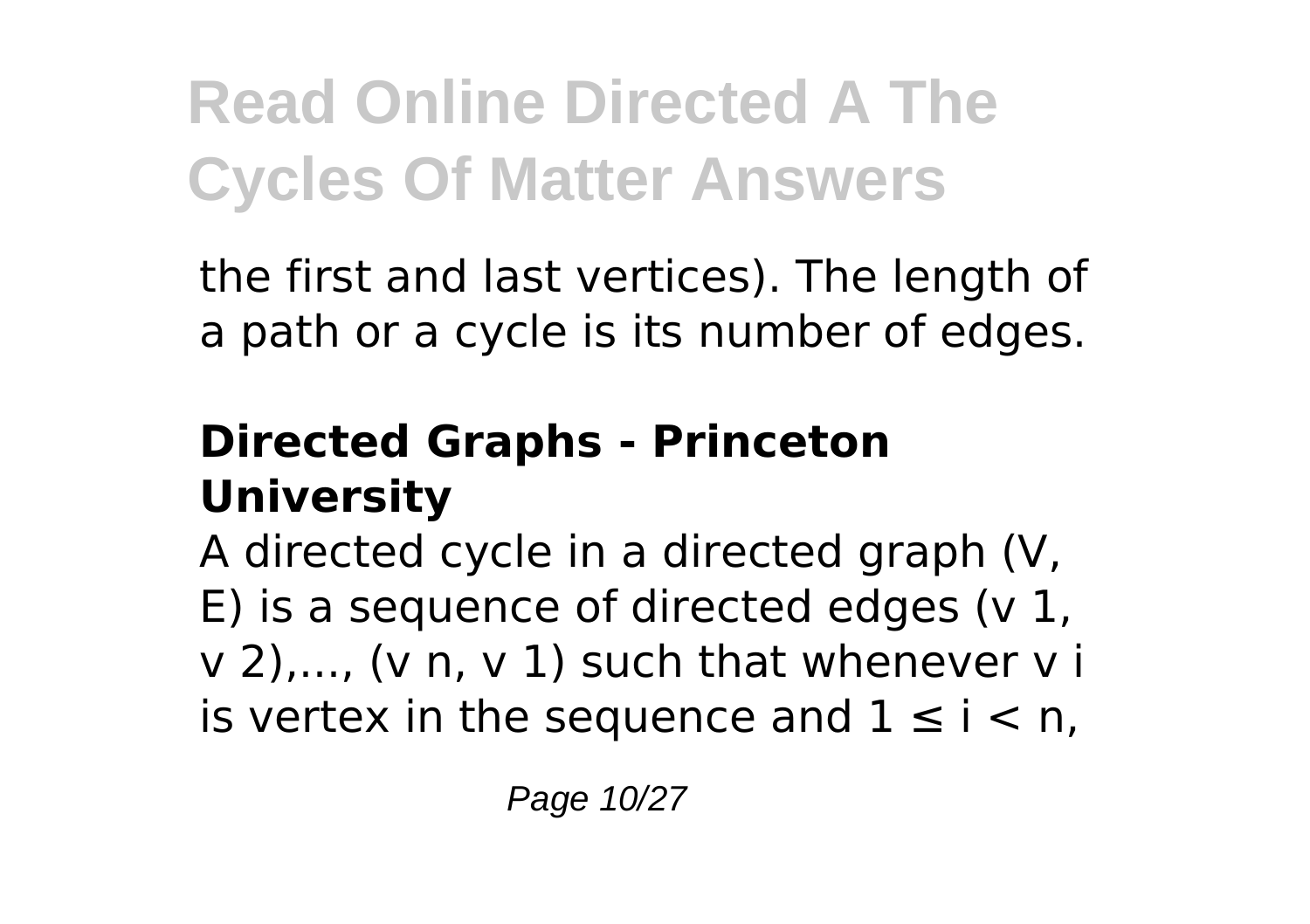then there is an edge  $i$  (v i, v  $i + 1$ ). In other words, we must follow the edges in the right order and direction to get back to v 1.

#### **What is the actual definition of a "Directed Cycle " in ...**

The most successful known algorithms enumerating the elementary cycles of a

Page 11/27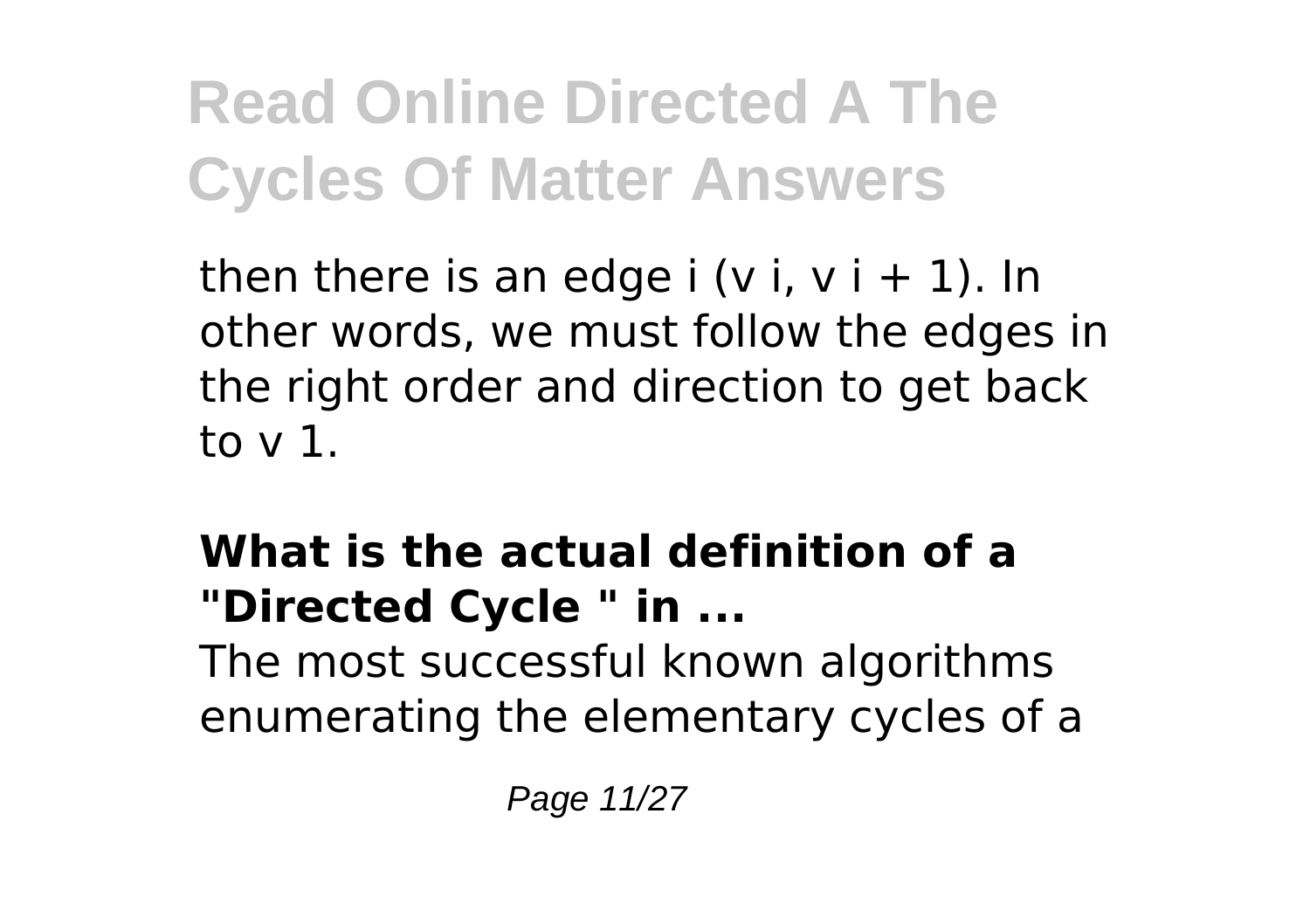directed graph are based on a backtracking strategy. Such existing algorithms are discussed and a new backtracking algorithm is proposed which is bounded by  $O(N + M(C + 1))$ time, for a directed graph withN vertices,M edges andC elementary cycles.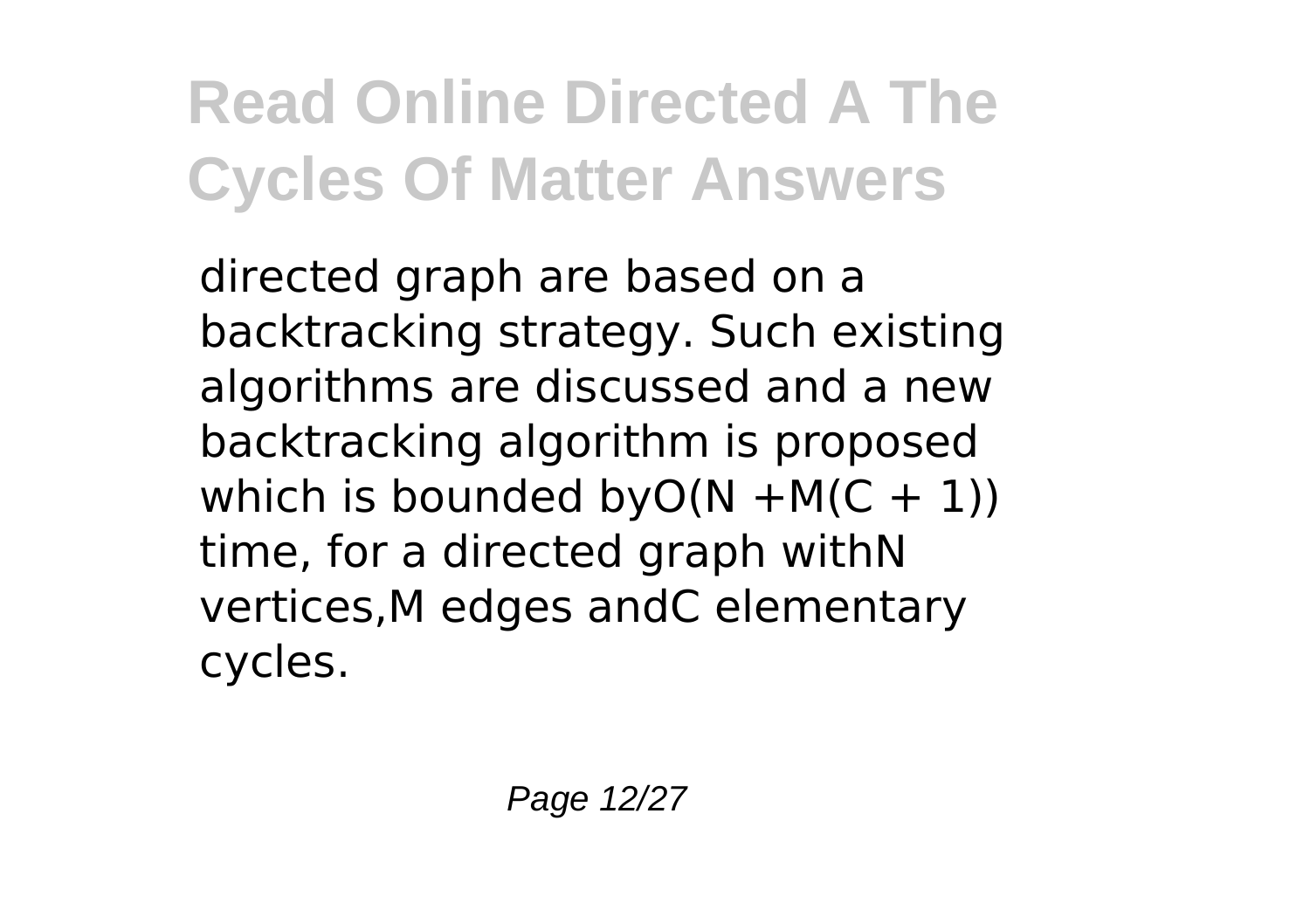**A search strategy for the elementary cycles of a directed ...** In the Directed Long Cycle Hitting Set problem we are given a directed graph G, and the task is to find a set S of at most k vertices/arcs such that G-S has no cycle of length longer than ℓ. We show that the problem can be solved in time  $2^0(1^6 + 1^2 - 1)$  log k + k<sup>o</sup>5 log k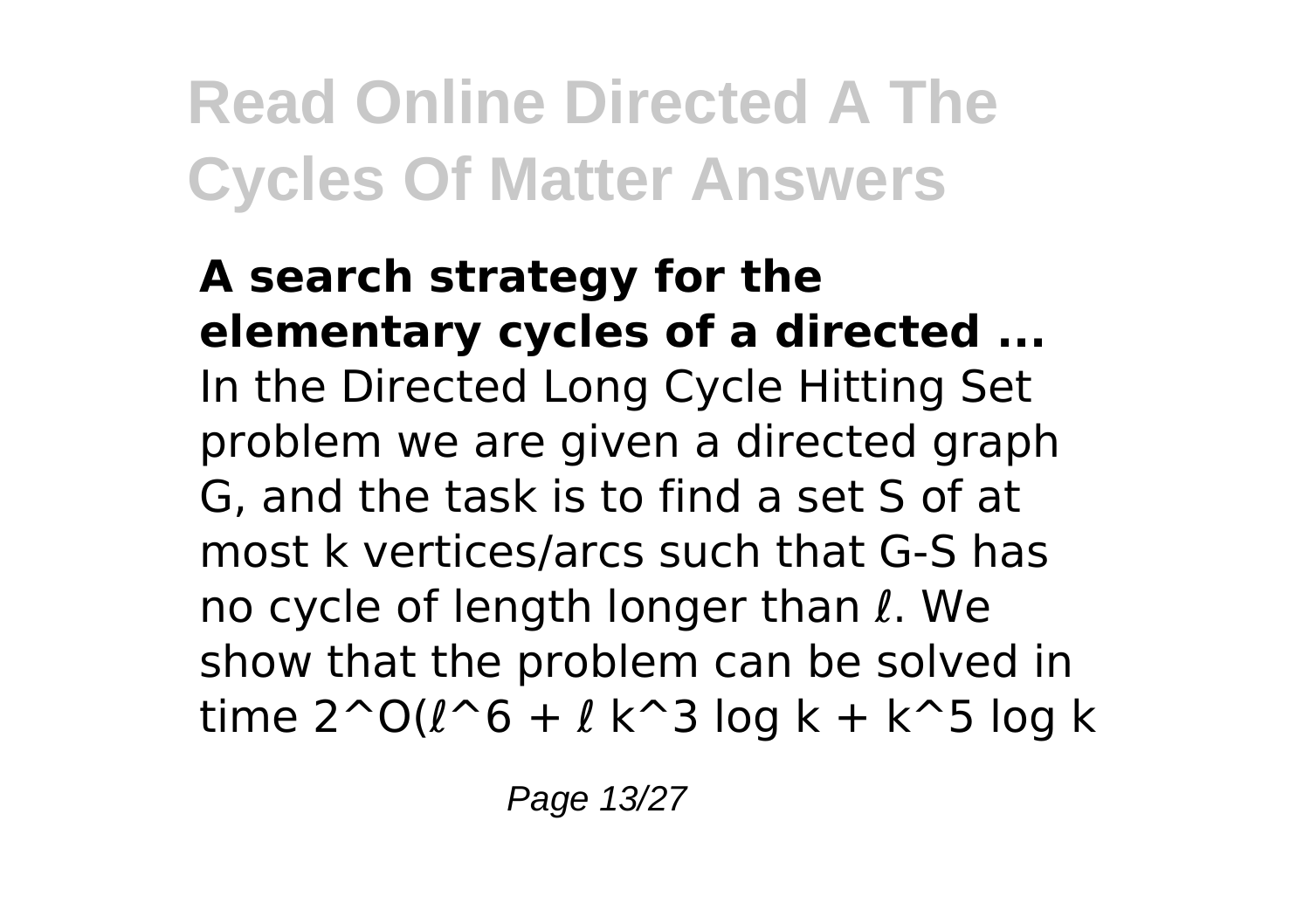$log l$ )  $\cdot$  n^O(1), that is, it is fixedparameter tractable (FPT) parameterized by k and  $\ell$ .

#### **DROPS - Hitting Long Directed Cycles Is Fixed-Parameter ...**

Solution using Depth First Search or DFS. Approach: Depth First Traversal can be used to detect a cycle in a Graph. DFS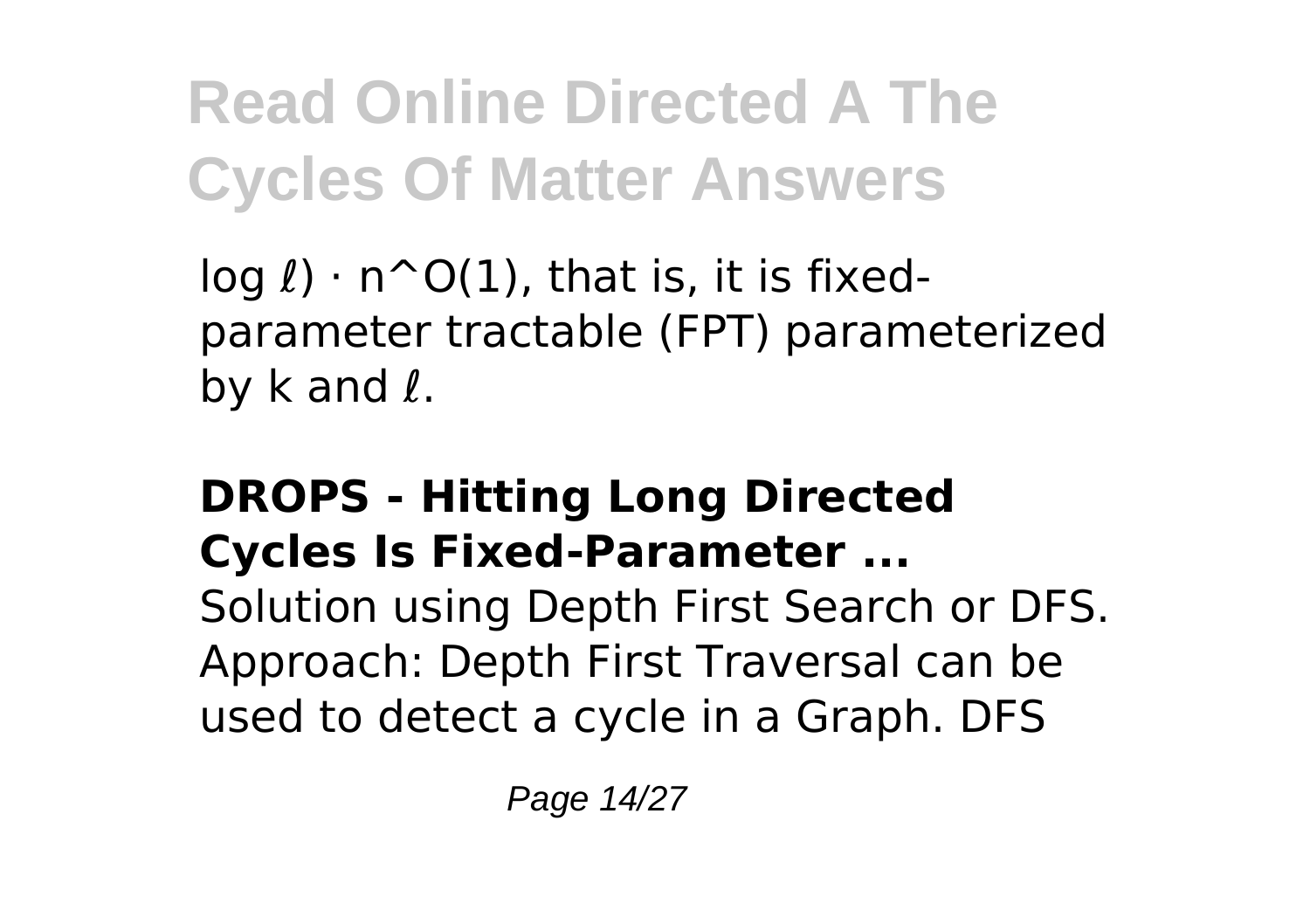for a connected graph produces a tree. There is a cycle in a graph only if there is a back edge present in the graph. A back edge is an edge that is from a node to itself (self-loop) or one of its ancestors in the tree produced by DFS.

#### **Detect Cycle in a Directed Graph - GeeksforGeeks**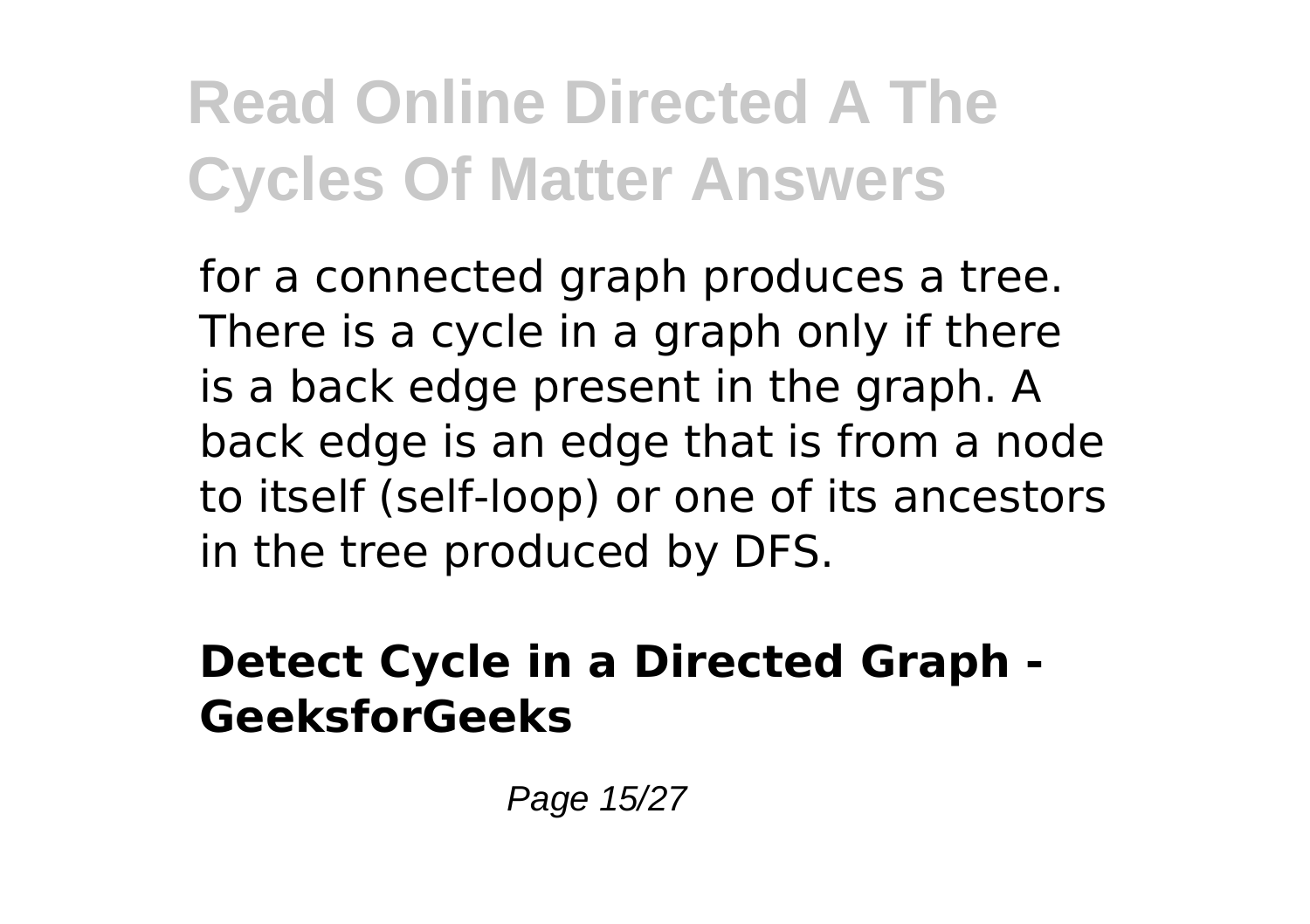The DirectedCreativity Cycle: A synthesis model of the creative process. The graphic presents our synthesis model -- The DirectedCreativity Cycle - based on the concepts behind the various models proposed in the literature over the last 80 years. Let's walk through it, beginning at the 9:00 position on the circle.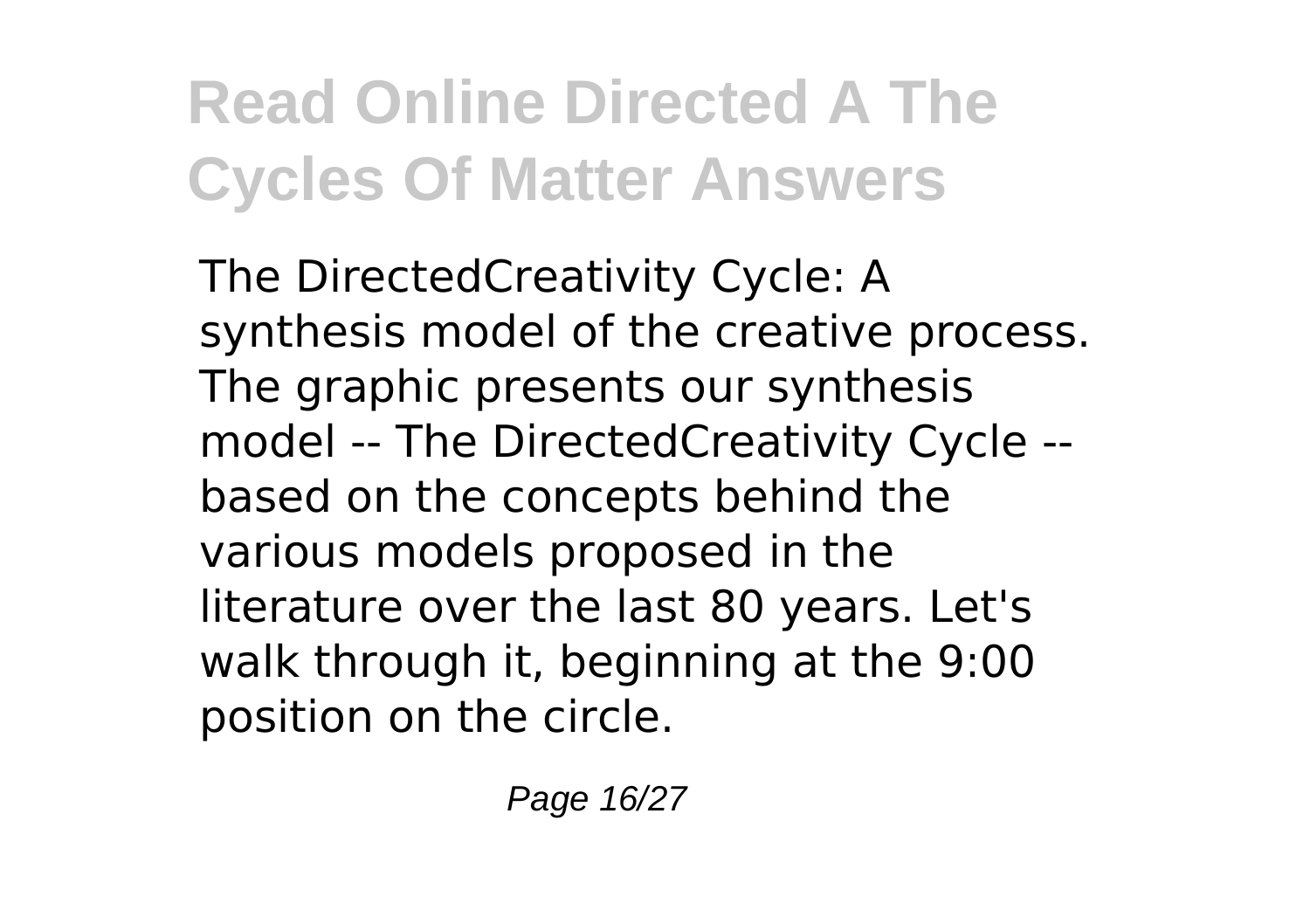#### **The DirectedCreativity Cycle** Cycle in Directed Graph: Problem Description Given an directed graph having A nodes. A matrix B of size M x 2 is given which represents the M edges such that there is a edge directed from node B[i][0] to node B[i][1]. Find whether the graph contains a cycle or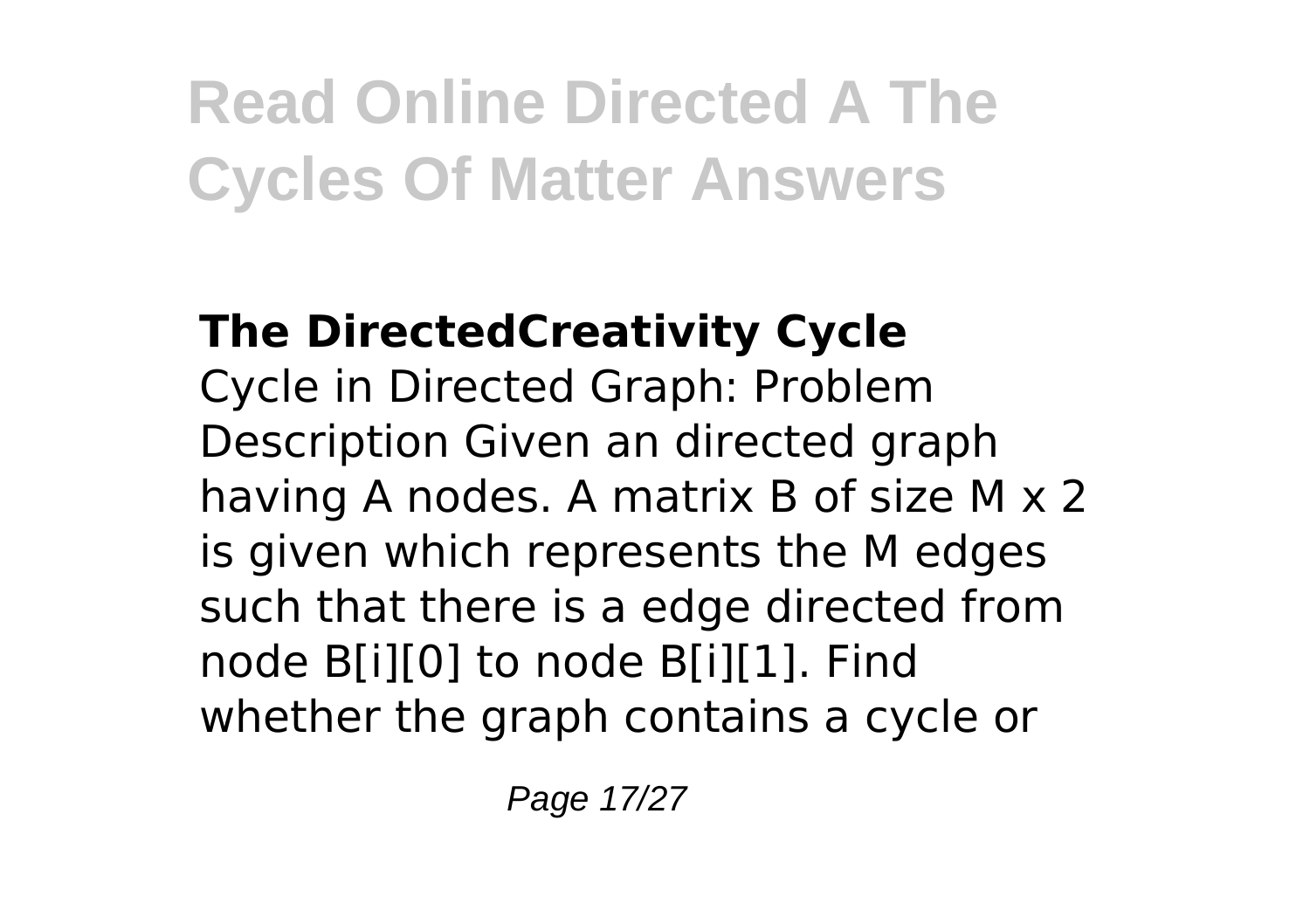not, return 1 if cycle is present else return 0. NOTE: \* The cycle must contain atleast two nodes.

#### **Cycle in Directed Graph - InterviewBit**

A closed directed path of length  $n > 1$ from x to y, i.e.,  $x = y$ , is called a directed cycle. An acyclic digraph is a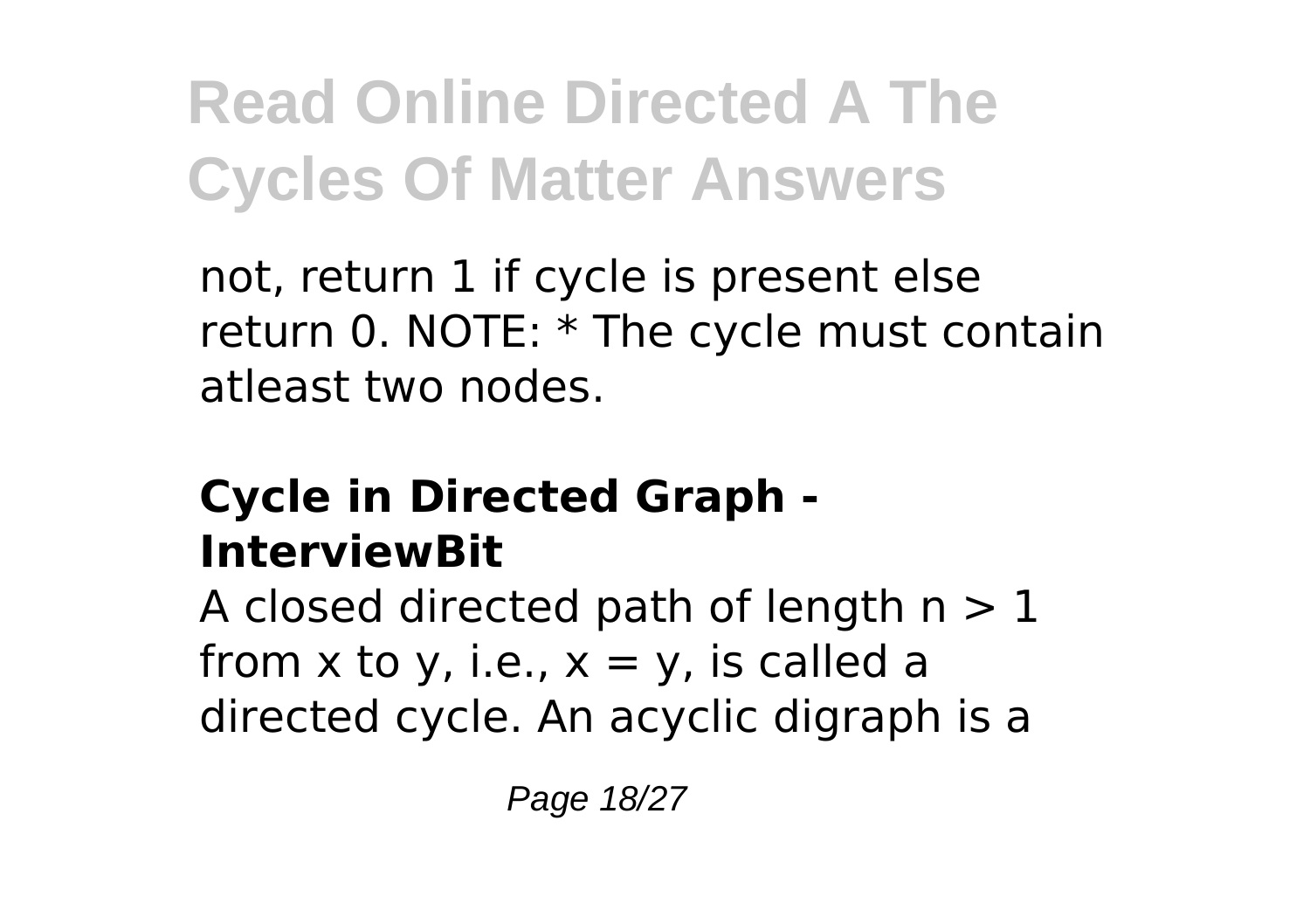digraph that has no directed cycle. A digraph is connected if there is a finite (di)path joining any two of its vertices and it is weakly connected if  $G \sim$  is connected.

#### **Directed Cycle - an overview | ScienceDirect Topics**

Given an undirected graph, print all the

Page 19/27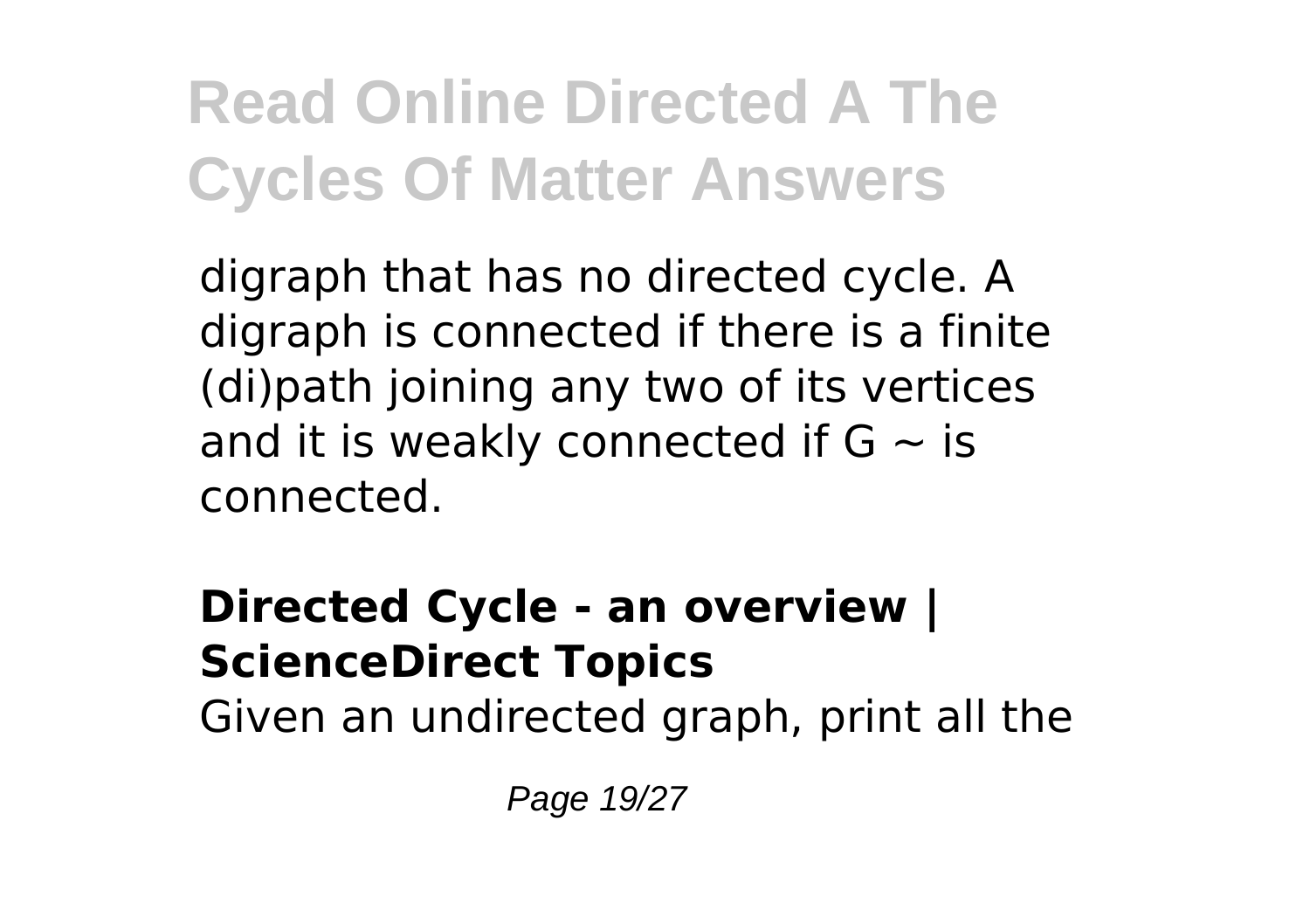vertices that form cycles in it. Prerequisite: Detect Cycle in a directed graph using colors . In the above diagram, the cycles have been marked with dark green color. The output for the above will be . 1st cycle: 3 5 4 6 2nd cycle: 11 12 13

**Print all the cycles in an undirected**

Page 20/27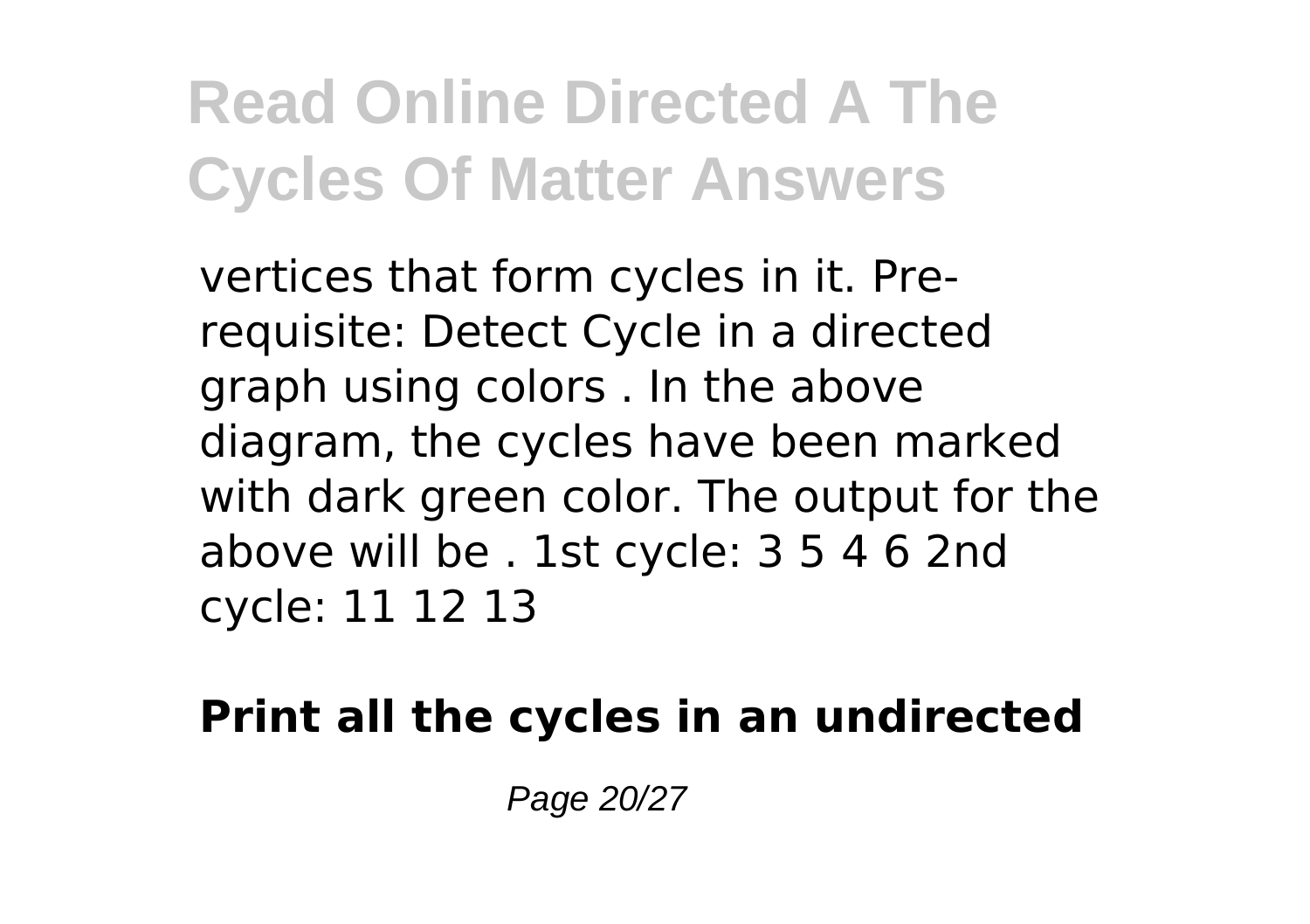#### **graph - GeeksforGeeks**

Our next part of this tutorial is a simple pseudocode for detecting cycles in a directed graph. In this algorithm, the input is a directed graph. For simplicity, we can assume that it's using an adjacency list.

#### **Detecting Cycles in a Directed**

Page 21/27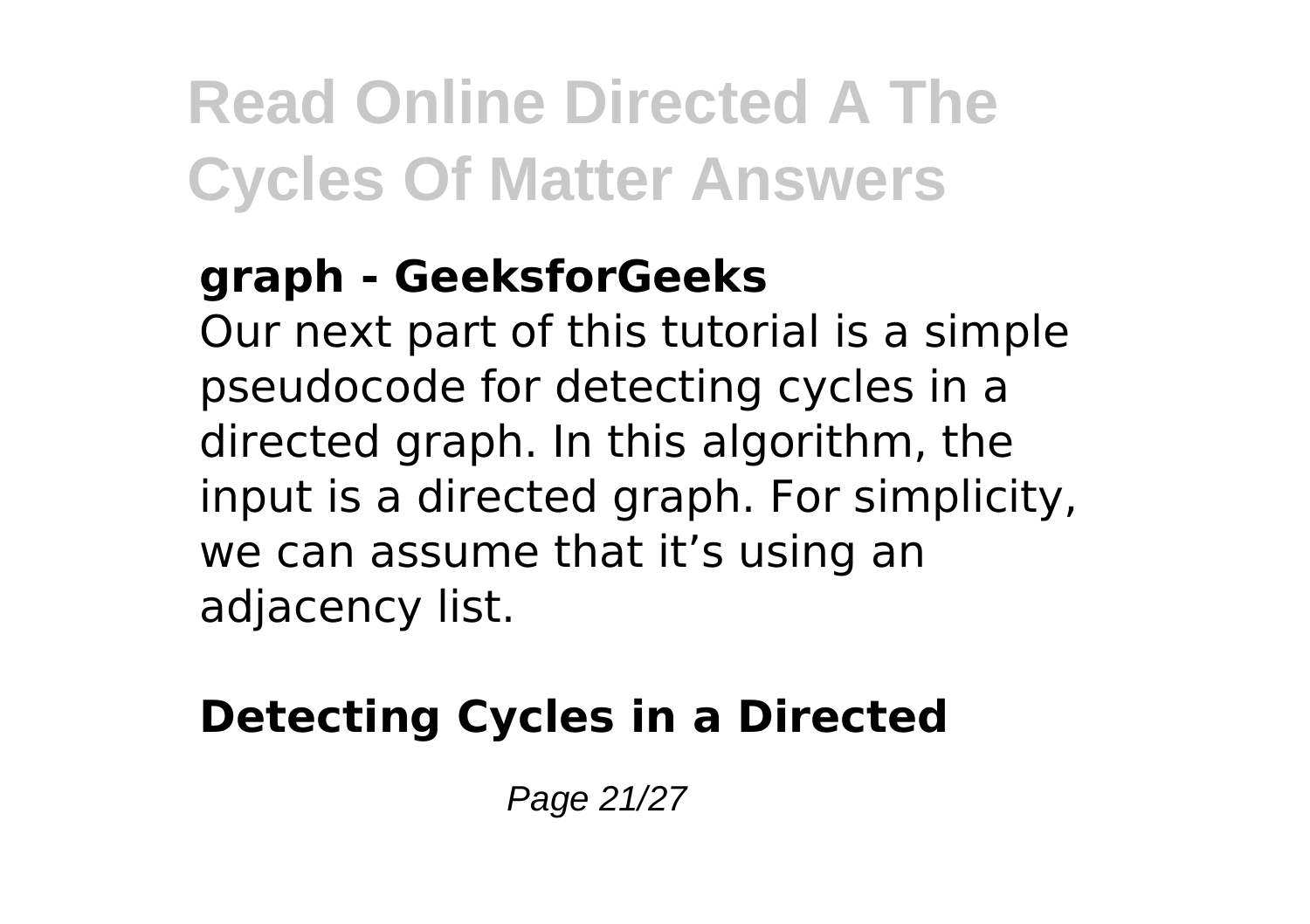#### **Graph | Baeldung on ...**

Cycles Detection Algorithms : Almost all the known algorithm for cycle detection in graphs be it a Directed or Undirected follows the following four algorithmic approach for a Graph(V,E) where V is the number of vertices and E is the number of edges. Cycle Vector Space Method Search And Backtrack ...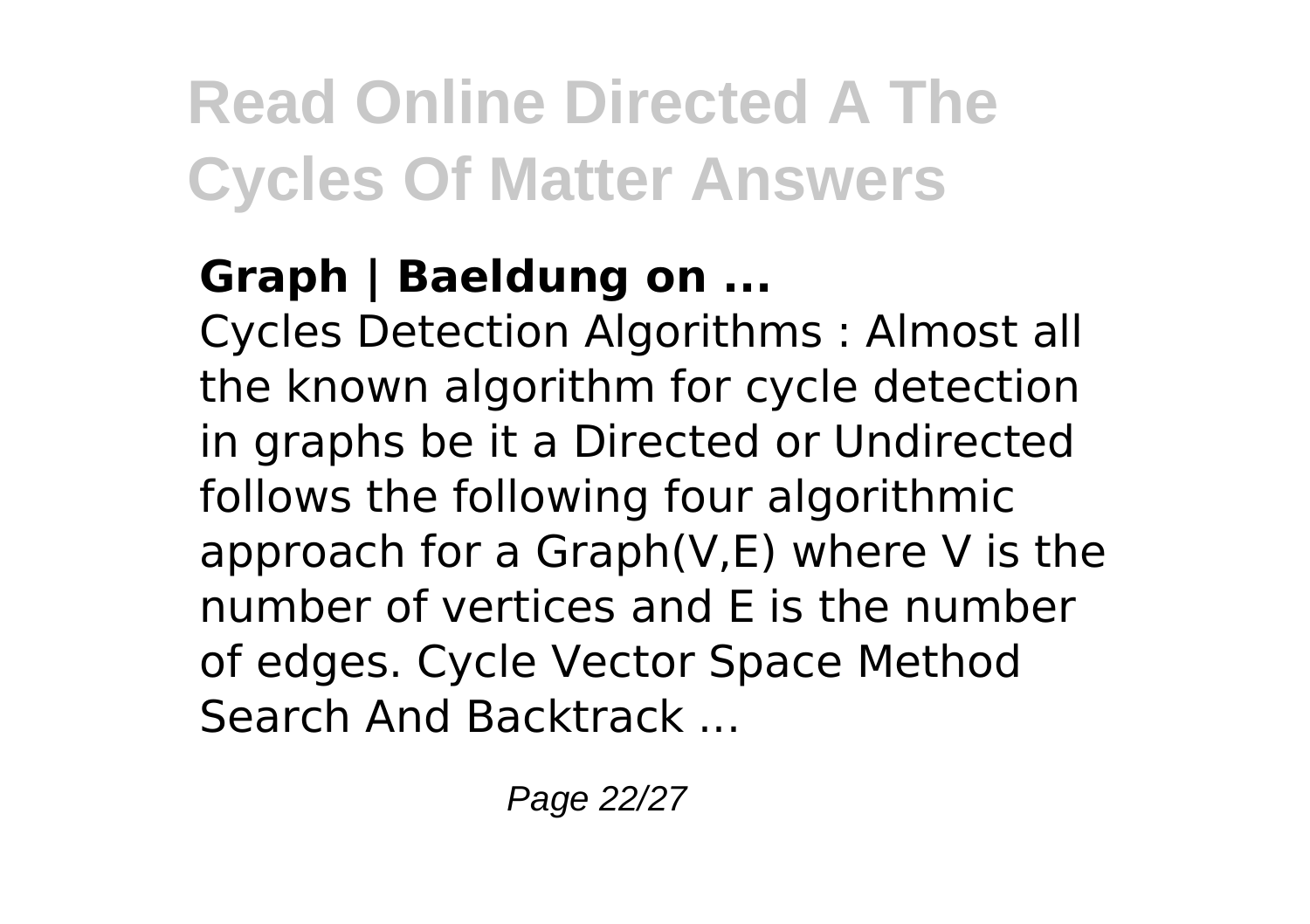#### **Finding All elementry Cycles in a directed graph | HackerEarth** The graph is directed and has many cycles. Each node may or may not have an edge . Stack Exchange Network. Stack Exchange network consists of 176 Q&A communities including Stack Overflow, the largest, most trusted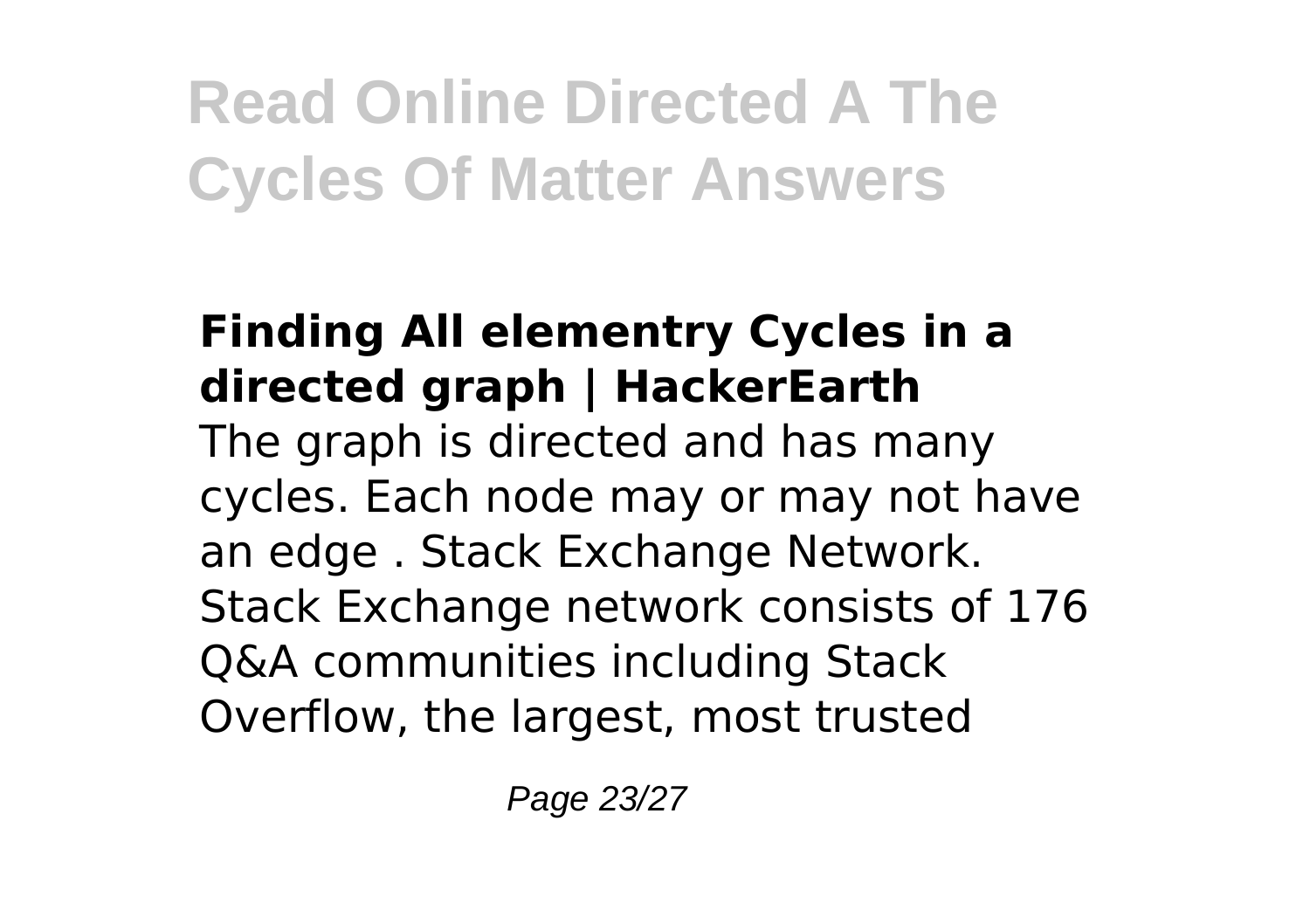online community for developers to learn, share their knowledge, ...

#### **algorithms - LCA for directed graph with cycles - Computer ...**

Finding cycle in (directed) graph. By natofp, history, 22 months ago, Hi, can anyone provide a good source, or method to find any cycle in directed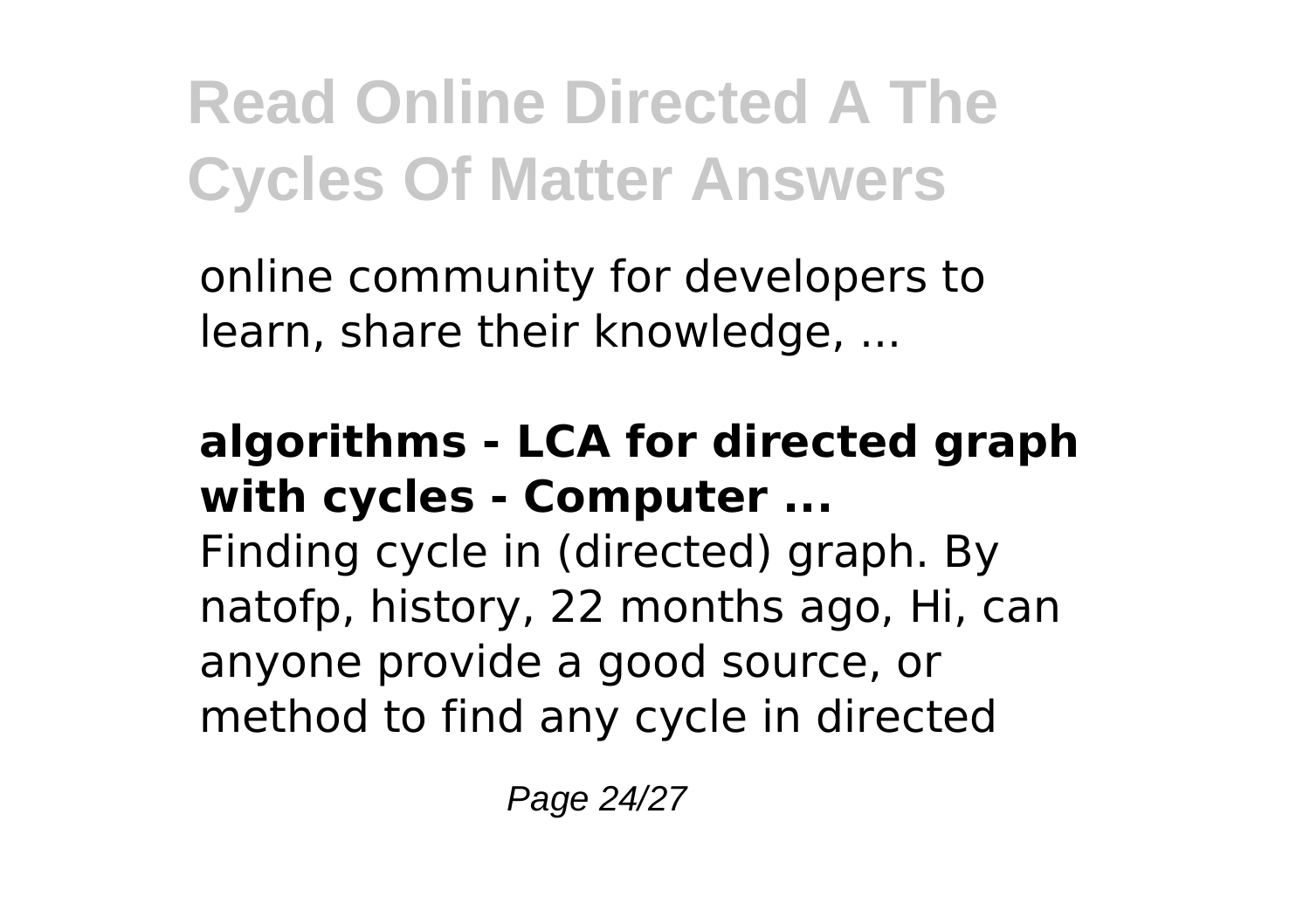graph? The answer should be the list of edges ( pairs of vertices). I did not manage to find anything satisfying enough. ...

#### **Finding cycle in (directed) graph - Codeforces**

Okay, now that we have a solid understanding of directed graphs, let's

Page 25/27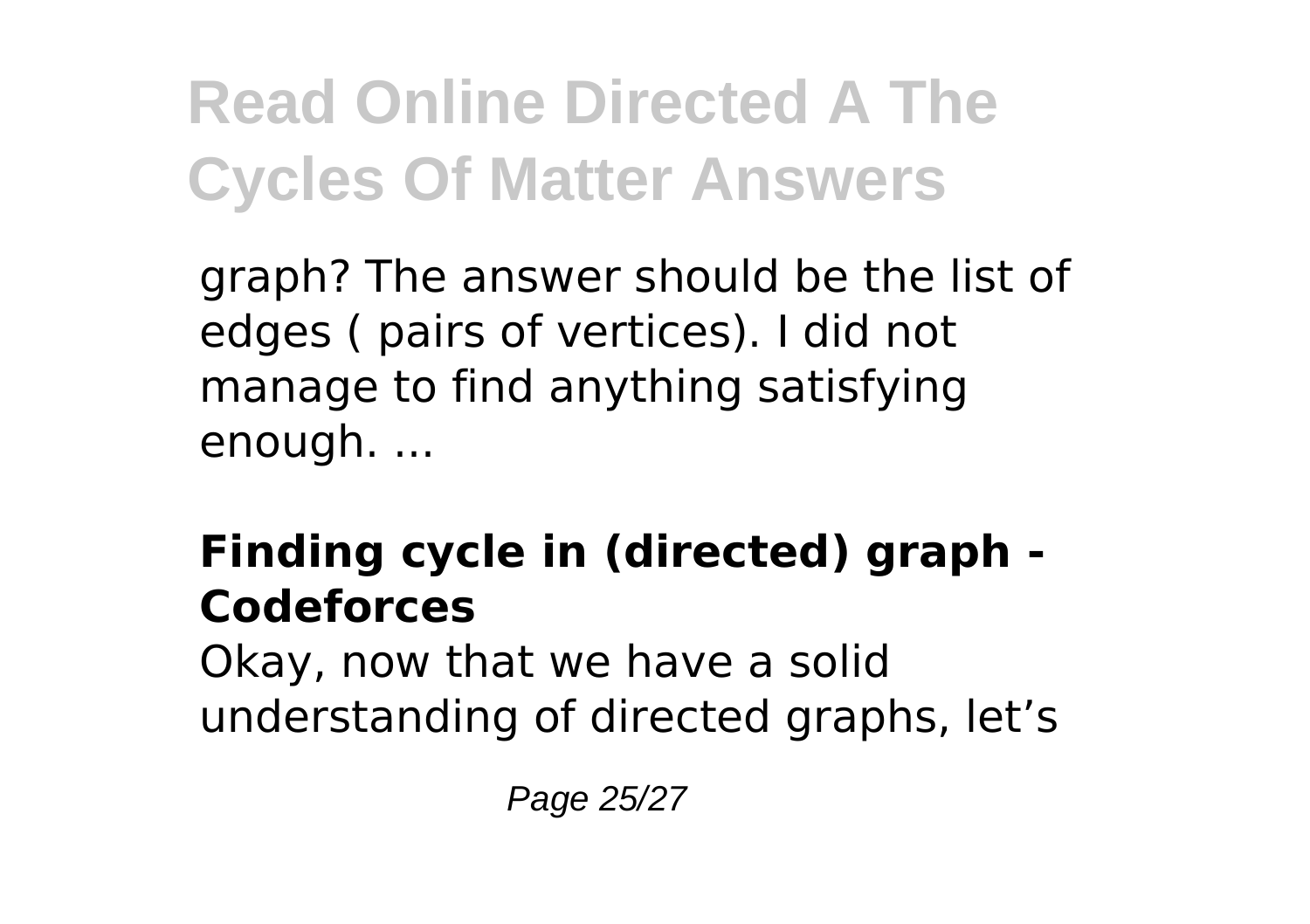talk about cycles in graphs. Cyclic Graphs. Cyclic is a term used to describe a graph with cycles. Think circles. Let's look at an example of what that graph would look like:

Copyright code:

Page 26/27